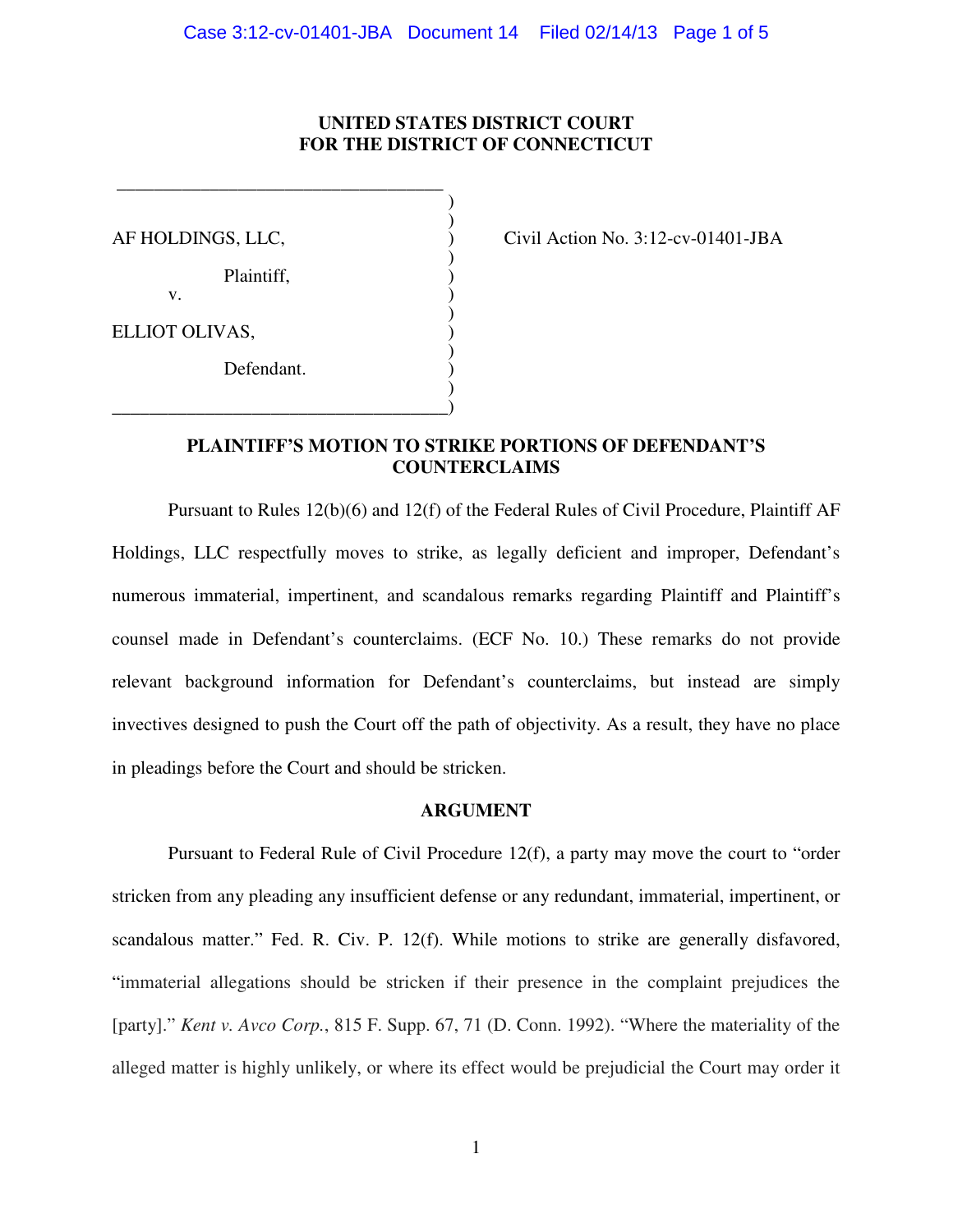#### Case 3:12-cv-01401-JBA Document 14 Filed 02/14/13 Page 2 of 5

stricken." *Id.* (quoting *Reiter's Beer Distributors, Inc. v. Christian Schmidt Brewing Co.,* 657 F.Supp. 136, 144 (E.D.N.Y.1987)).

 Defendant made numerous immaterial, impertinent, and scandalous remarks regarding Plaintiff and Plaintiff's counsel. For example, Defendant discussed the number of individuals Plaintiff has sought to hold liable for infringement of its copyrighted work and the number of actions Plaintiff filed to protect its copyrighted work. (ECF No. 10 at 12) ("That action was one of a slew of John Doe lawsuits filed by Plaintiff in various in United States District Courts, against a total of 3,092 individuals to date."); (*id.* at 11) ("Each of Plaintiff's 200+ actions . . ."). While these numbers highlight the epidemic level of infringement Plaintiff is attempting to remedy, they have no relevance to Plaintiff's claims or Defendant's counterclaims in *this* case. As a result, it should be stricken from the pleading.

 Movant further attacks the language in Plaintiff's pleadings. (*Id.*) ("Generally speaking, the pleadings in all Plaintiff's cases, including in this District, track paragraph by paragraph, word for word."). This has nothing to do with the validity of Plaintiff's claims in *this* case. As a result, it should be stricken from the pleading.

Movant also makes immaterial and impertinent remarks regarding Peter Hansmeier. (ECF No. 10 at 12 n.2) ("On information and belief, Peter Hansemeier is the brother of John Steele's law partner Paul Hansemeier. Peter Hansemeier routinely provided (under the alias Media Copyright Group) the same kind of 'technical expert' services for Steele Hansemeier, PLLC that he now provides (under the alias 6881 Forensics) for Prenda Law, Inc."). Peter Hansmeier has not submitted any declaration in this case or otherwise made an appearance. Any discussion regarding Peter Hansmeier has no relevance to Plaintiff's claims or Defendant's counterclaims. As a result, it should be stricken from the pleading.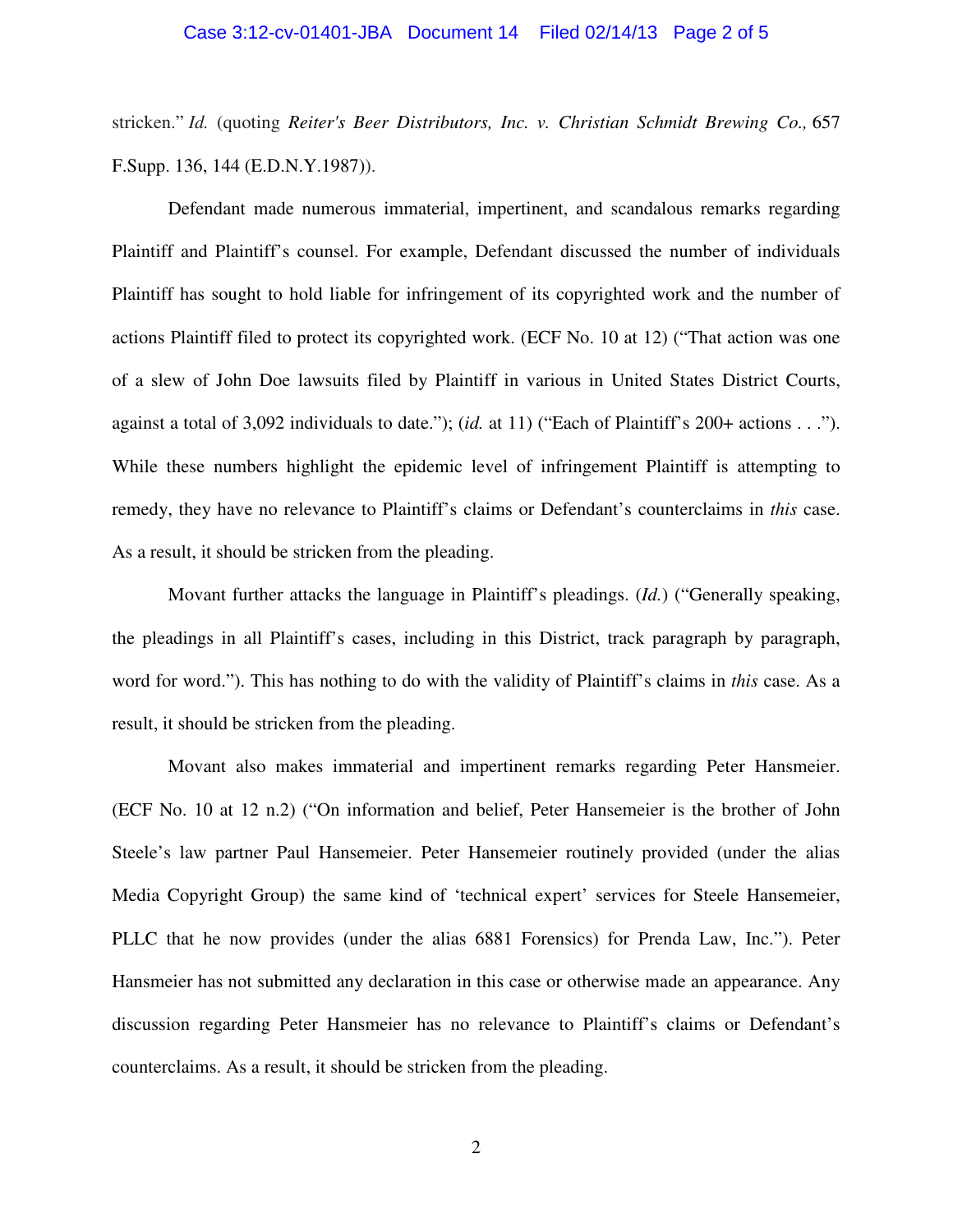#### Case 3:12-cv-01401-JBA Document 14 Filed 02/14/13 Page 3 of 5

 Finally, Defendant perpetuates a conspiracy theory regarding Alan Cooper. (ECF No. 10 at 11-12.) As Plaintiff has explained in numerous pleading in other cases, this conspiracy theory is completely unfounded. Defendant even goes so far as to claim that Plaintiff and its counsel have participated in a "fraud." (*Id.* at 12.) The only evidence Defendant provides regarding a "fraud" is the fact that multiple people with name "Alan Cooper" exist. (*See generally id.*) Defendant chose not to do any actual research into this false conspiracy, but instead decided to perpetuate it in an ill-conceived attempt to avoid liability without having to actually address Plaintiff's allegation. Because these false allegations are immaterial, impertinent, and scandalous, the Court should strike them from the pleading.

#### **CONCLUSION**

 The Court should strike Defendant's numerous immaterial, impertinent, and scandalous remarks from his pleading. Defendant's statements regarding the number of cases it has filed, the number of individuals it has pursued, how it constructs its pleadings, and Peter Hansmeier are not relevant to this action and are, therefore, immaterial and impertinent. Defendant's statements regarding Alan Cooper are entirely false and are made in a transparent attempt to unfairly prejudice Plaintiff. Pursuant to Rules 12(b)(6) and 12(f) of the Federal Rules of Civil Procedure, the Court should strike these statements.

[intentionally left blank]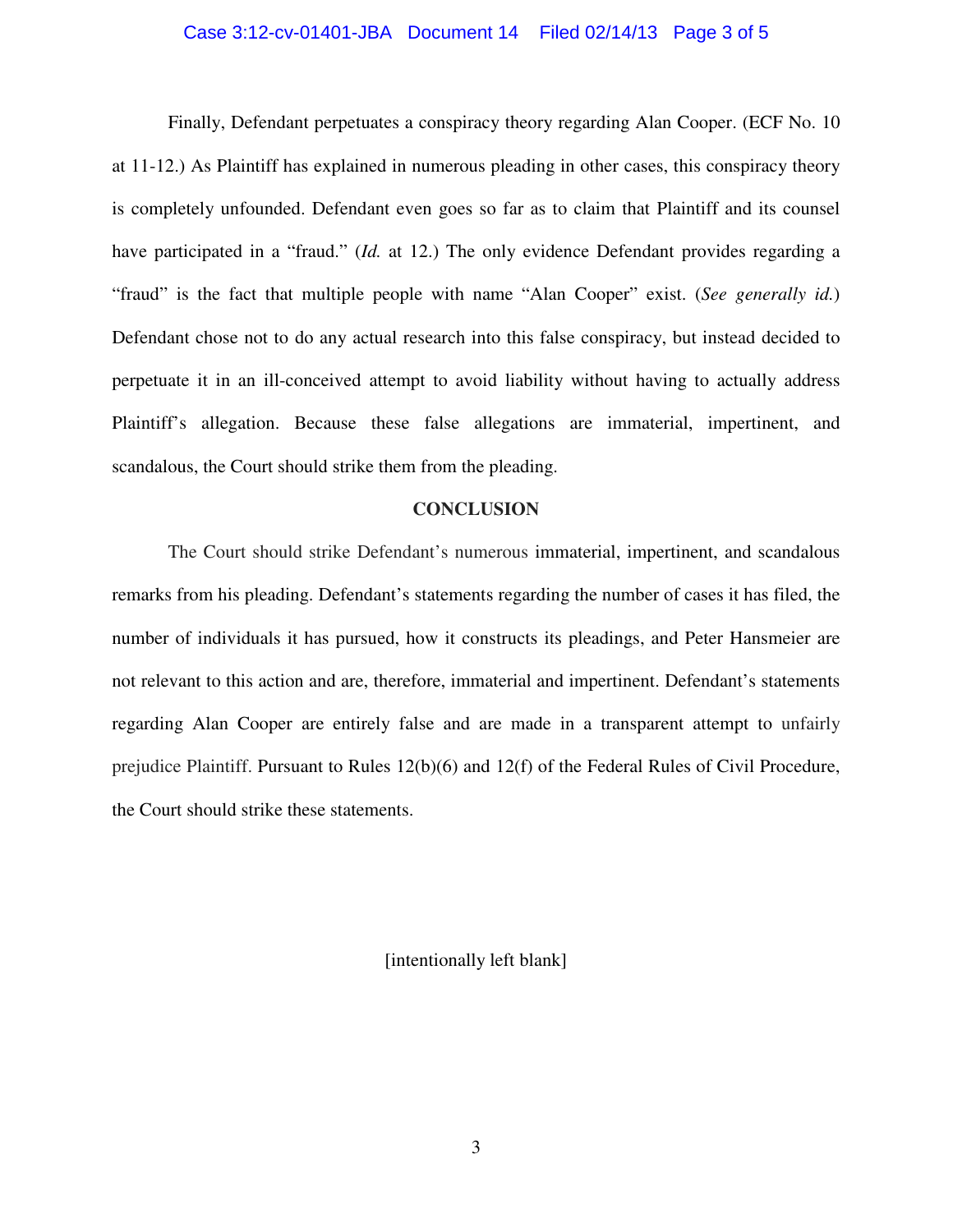Respectfully submitted,

AF Holdings, LLC,

DATED: January 18, 2013

By: /s/ Daniel G. Ruggiero

Daniel G. Ruggiero, Esq. P.O. Box 291 Canton, MA 02021 Telephone: (339) 237-0343 Fax: (339) 707-2808 Email: daniel.ruggiero.esq@gmail.com

*Attorney for Plaintiff*